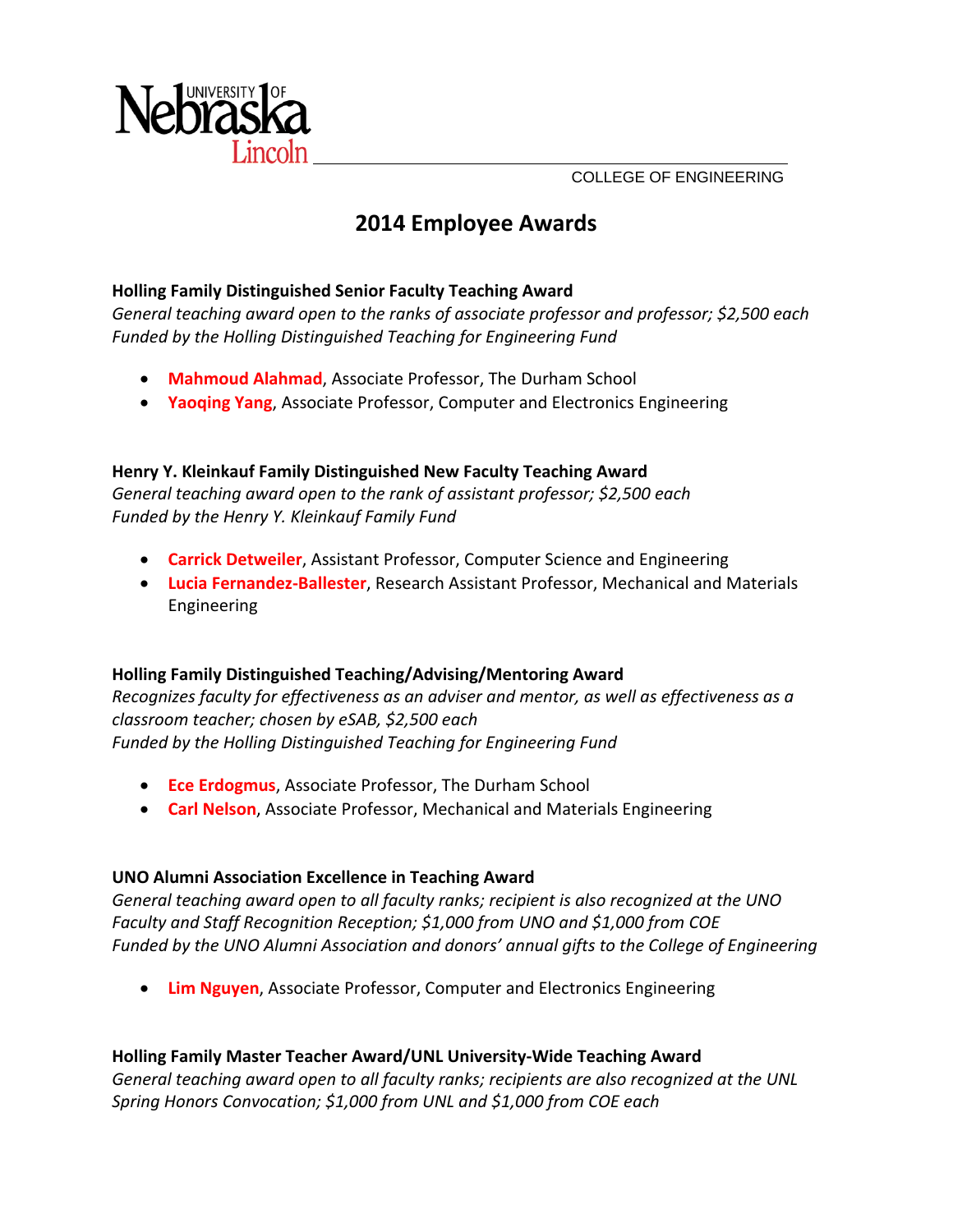#### *Funded by the Holling Distinguished Teaching for Engineering Fund*

- **Paul Harmon**, Associate Professor, The Durham School
- **Mehrdad Negahban**, Professor, Mechanical and Materials Engineering

#### **Edgerton Innovation Award**

*Research award open to the rank of assistant professor (tenure track); nominated by unit heads; \$2,500 (personal prize) / \$10,000 (new Ph.D. student assistantship) / \$10,000 (unrestricted research)* 

*Funded by Edgerton Innovation Award Fund*

**Ming Han**, Assistant Professor, Electrical Engineering

# **College Faculty Research & Creative Activity Award**

*Recognizes individuals for activities associated with investigation/experimentation aimed at the discovery and/or interpretation of facts, as well as the development of creative works or new products; \$2,500 each*

*Funded by donors' annual gifts to the College of Engineering*

- **Ming Han**, Assistant Professor, Electrical Engineering
- **Carl Nelson**, Associate Professor, Mechanical and Materials Engineering
- **Suat Irmak**, Professor, Biological Systems Engineering

#### **College of Engineering Faculty Service Award**

*Recognizes outstanding individuals for service to their department, college and university, as well as to their profession and community; \$2,500 each Funded by donors' annual gifts to the College of Engineering*

**Yi Qian**, Associate Professor, Computer and Electronics Engineering

#### **College Staff Awards for Exemplary Service and Support**

*Celebrates staff members in the College of Engineering for exemplary service and support towards achieving the vision and mission of the college; \$1,500 each Funded by the Charles J. Vranek Fund for Engineering Excellence and/or donors' annual gifts to the College of Engineering* 

- **Milunka Brajic**, Administrative Coordinator, Civil Engineering
- **Evan Curtis**, Student Services Coordinator, Biological Systems Engineering
- **Mellanie Gilroy**, Staff Secretary II, Civil Engineering
- **Michael Loehring**, Senior Director of Student Services, College of Engineering